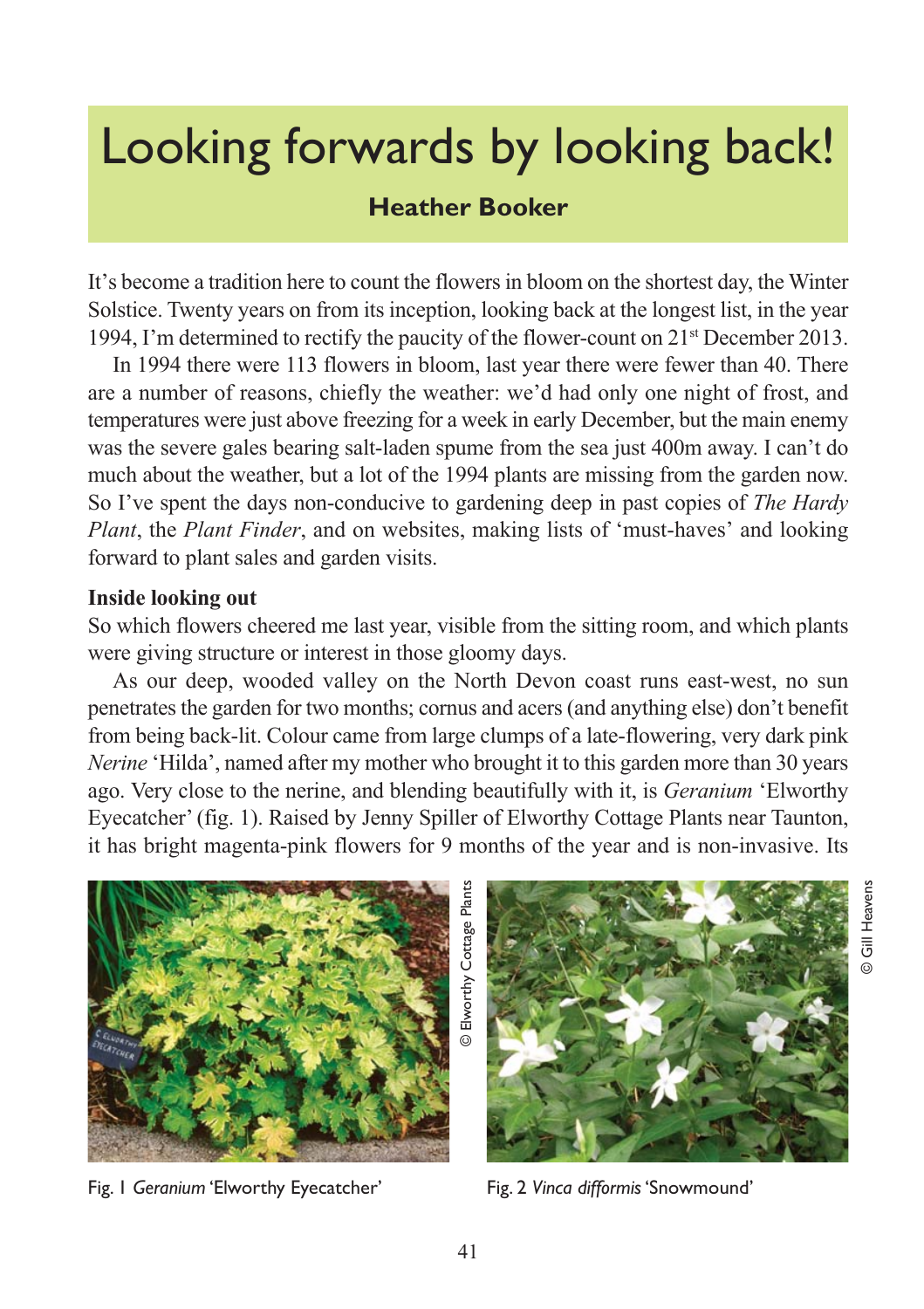**O** Gill Heavens © Gill Heavens

**O** Gill Heavens © Gill Heavens



Figs 3 & 4 *Fuchsia obconica* and *F. microphylla*

© Gill Heavens © Gill Heavens



Fig. 5 *Iris unguicularis*'Mary Barnard'

spring leaves are a light, bright yellowygreen, edged cream, and turn mid-green just as the flowers start to bloom. What wonderful garden value! I find the plants I buy from Jenny and Mike do very well in my garden – I think they establish more quickly because they are grown in peat-free compost.

*Hesperantha coccinea* 'November Cheer' (also known as *Schizostylis*) and *H. c.* 'Zeal Salmon' (a gift from the late Terry Jones, a very generous Devon plantsman) would bloom even better if I moved them from under the *Betula pendula* 'Youngii' to a damper place… it's on my to do list! *Vinca difformis* 'Snowmound' (fig. 2) has been warned that Judy Harry says give it a hair-cut with a strimmer in late spring [*The Hardy Plant* Vol. 29 No. 1]. It covers part of the house wall, facing east, with glossy green leaves and an abundance of pure white flowers all winter. *Fuchsia obconica* and *F. microphylla* (figs 3 & 4)*,* just outside the window (and they need to be close as the flowers are a mere 10mm long), have been flowering since August and will go on until we get frosts, as will the other fuchsias that survived the gales.

*Iris unguicularis* 'Mary Barnard' AGM (fig. 5), with its sweet perfume, is happy growing in gravel in front of a south-facing wall, and delights the senses from November through January whenever the temperature is above 5C. My acquisitions book tells me that it was one of the first plants that the Devon Group of the then NCCPG, now Plant

Heritage, distributed through committee members in 1988 in an endeavour to make this desirable plant more readily available. Lady Anne Palmer was its generous donor.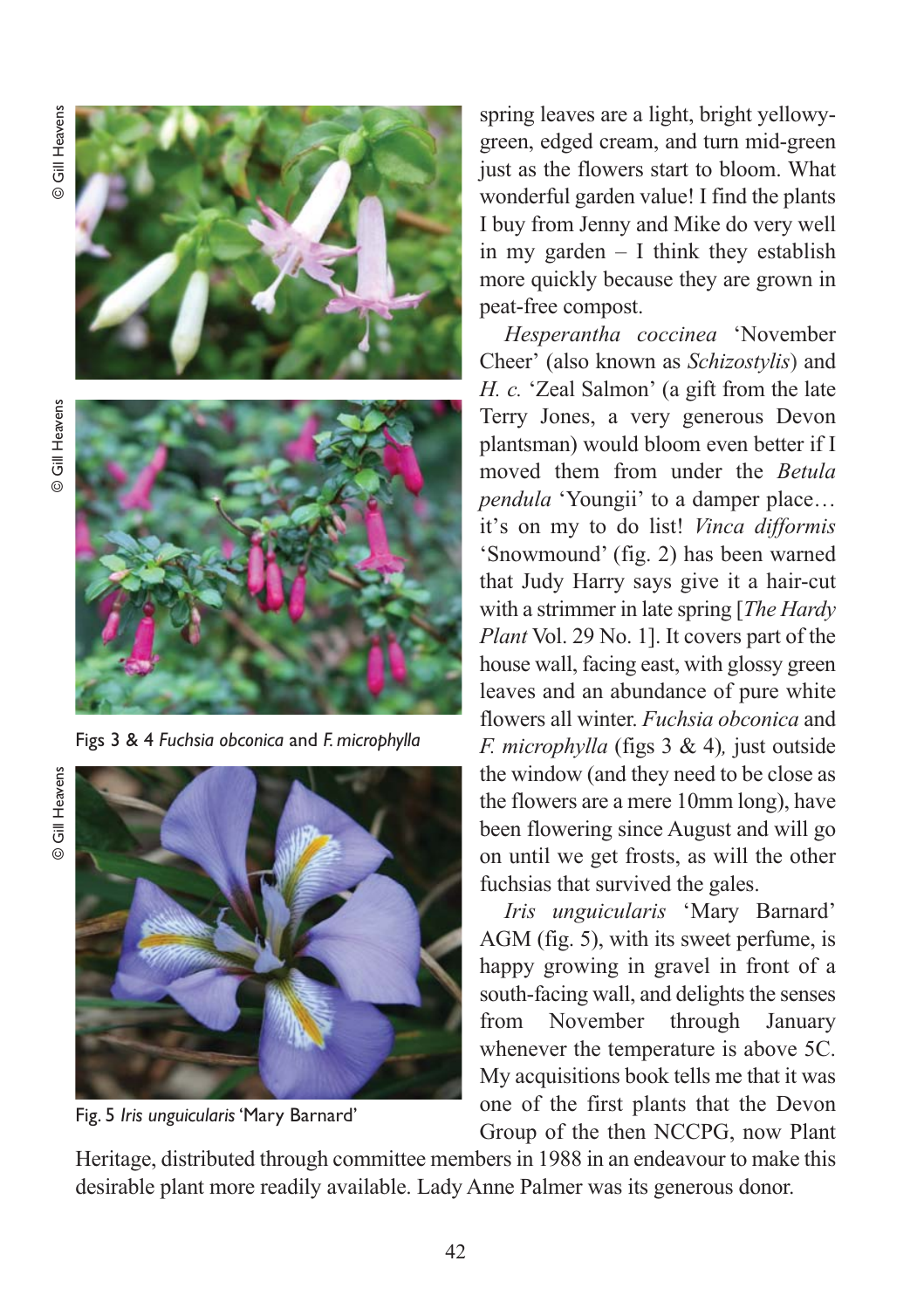*Heuchera americana* 'Harry Hay' (fig. 6) is a super plant with self-supporting flower stalks and large heads of white flowers about 40cm high in summer, topping a mound of healthy, glossy, orange-brown foliage; definitely 'a presence' in this garden. (I like the description of *Heuchera* 'Regina'AGM … "one of the toughest and most resilient, featuring reddish-purple foliage overlaid with silver markings, a neat mound of foliage from which come spikes of pink flowers in spring", also the slightly ruffled, sharptoothed foliage of Heuchera 'Sashay'AGM. I've got 'em both on my list.)

## **More Desirable Plants!**

*Argyranthemum* 'Jamaica Primrose' AGM (fig.7) perished in one of the cold winters but it was in bloom in December '94. I'm looking forward to acquiring it again; a bushy, slightly woody plant, it flowers consistently throughout the summer and well into autumn. I also had plain *Heliopsis helianthoides*, but I hope I can find *H. h.* var. *scabra* 'Benzinggold' AGM, which is said to be 'prolific, easily manageable and if cut back in late May to reduce the height, produces an abundance of warm orange, semi-double flowers with deep orange-gold discs'.

Another 'must have' replacement for a fatality is *Daphne bholua* 'Jacqueline Postill' (fig. 8), one of the best of all the winter-flowering shrubs, with red buds opening to large white flowers, but it needs a sheltered corner. I want it near enough to be able to just open the front door and appreciate its intoxicating fragrance, so something will have to



Fig. 6 *Heuchera americana* 'Harry Hay'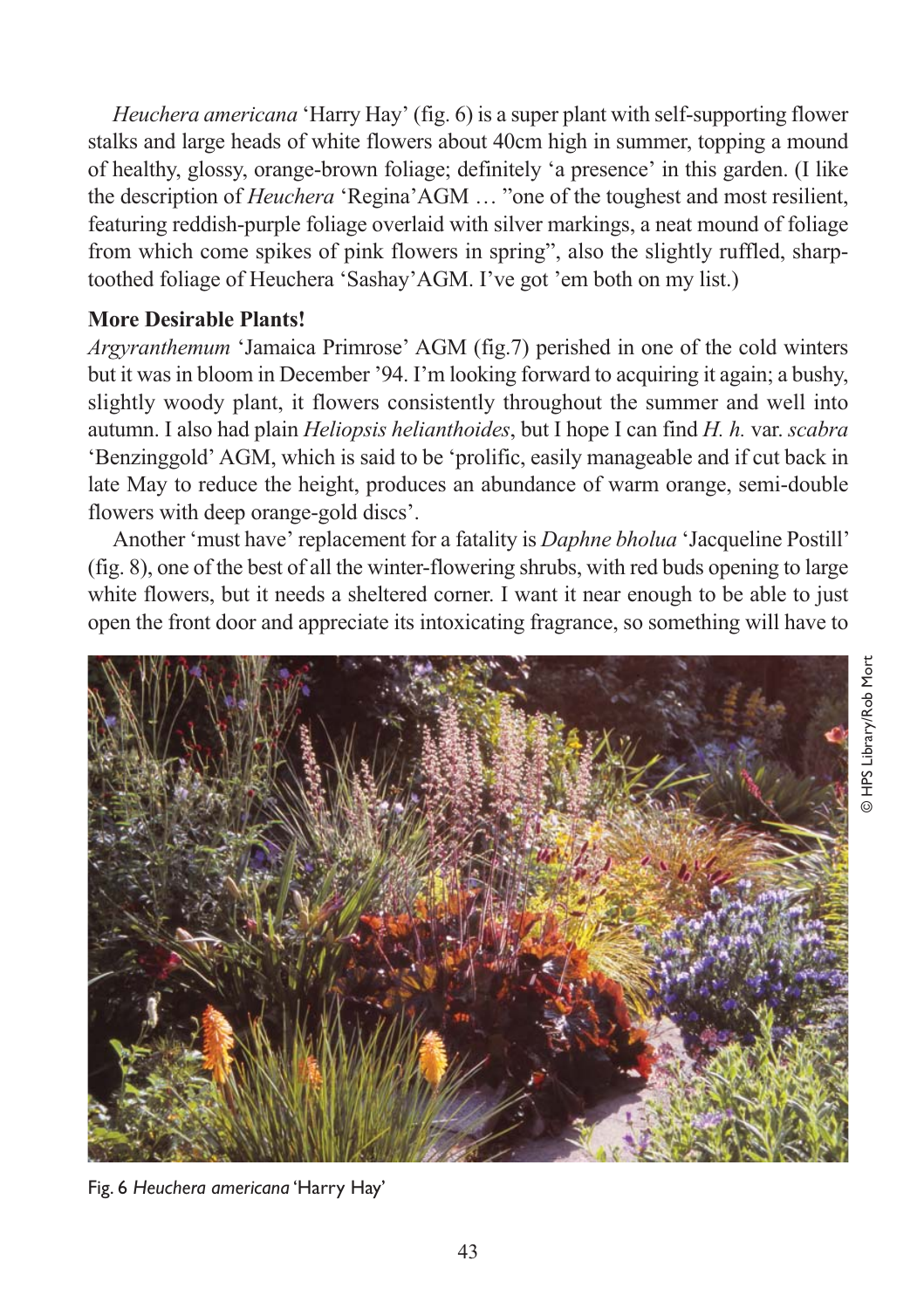**© Gill Heavens** © Gill Heavens



Fig. 7 *Argyranthemum* 'Jamaica Primrose'

© Gill Heavens © Gill Heavens



Fig. 8 *Daphne bholua* 'Jacqueline Postill'







be moved from the patio garden. That needs some redesigning and some physical work, to which I shall look forward.

Plants that were flowering through the autumn and until the end of December 1994 included quite a few salvias, mainly non-hardy ones; the winters back then were much kinder than of late. However, *Salvia involucrata* 'Bethellii' AGM, and *S. greggii* 'Stormy Pink' were still flowering this January, as was *S.* x *jamensis* 'Hot Lips' – a descriptive name, especially as during colder weather the "lips" were white or very pale pink! I can't think what made me buy this plant, I probably did not see its name until afterwards, but its bright scarlet flowers perfectly match the plants next to it – *Fascicularia pitcairniifolia* when the leaves of its flowering rosettes turn scarlet in August, and the berries of the *Cotoneaster horizontalis* growing in the wall above.

I shall be searching the Plant Sales for the salvias recommended by Steve Hickman [*The Hardy Plant*, Vol. 32 No. 1]. Among those he describes as acceptably hardy is *Salvia nemorosa*; its cultivar 'Amethyst' AGM is one of the shorter and prolific types, purple flower spikes maintaining their colour even after the individual florets have dropped, flowering at least through to October and with a little bit of luck, who knows?

*Osteospermum* 'Cannington Roy' (fig. 9) never seems to stop flowering and has been doing so in the same place on

the patio for over 20 years. But I no longer have *O.* 'Tresco Peggy' (now with a new name 'Nairobi Purple'), which is sad because I had mine from Peter Clough when he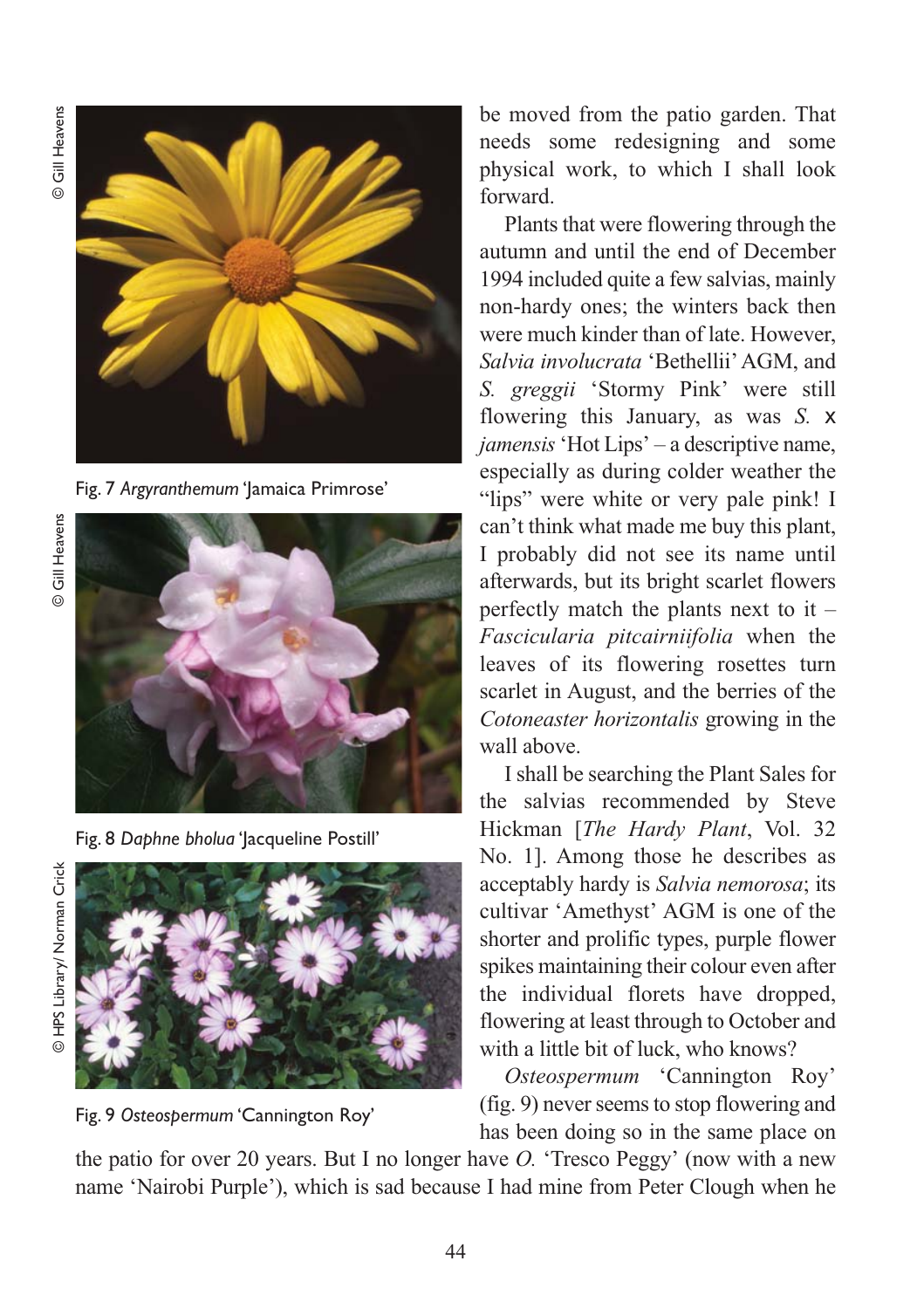was head gardener on Tresco and we used to holiday on the island twice each year. I've put *O. jucundum* 'Langtrees'AGM on my wants list. It's a bushy plant with purplish pink rays and a yellow disc. Langtrees garden at Croyde, not far from here, belonged to the late Dr Rodgerson who bred or selected many worthwhile plants. The garden is open under the NGS.

On a much bigger scale, the large shrub *Ageratina ligustrina* consistently flowers from June through to the end of January regardless of the weather, admittedly not with such an abundance of floral sprays as in July. On warm days, there is the added bonus of its sweet-spicy perfume. It is part of the shelter belt at the sea end of the garden so it survives the full force of westerly gales.

Another reminder of Tresco is *Sparrmannia africana* AGM, flowering on the patio. Its parent grew so luxuriantly on the edge of the Abbey Drive that it was cut back with a strimmer, providing an abundant source of cuttings! Hence my plant and its descendants.

### **Movement and Presence**

However, it is the non-flowering plants which are so rewarding for their structure and movement in the depth of winter.

The prima donna in my garden is *Miscanthus sinensis* 'Silberfeder', the slightest breeze causing gentle movement, and when the gales flatten it to the horizontal it instantly recovers as soon as the wind abates. I have no intention of replacing it, a JCB



Fig. 10 *Cyperus involucratus* – the umbrella sedge, *Carex elata* 'Aurea' & *Miscanthus sinensis* 'Silberfeder' on sunnier summer days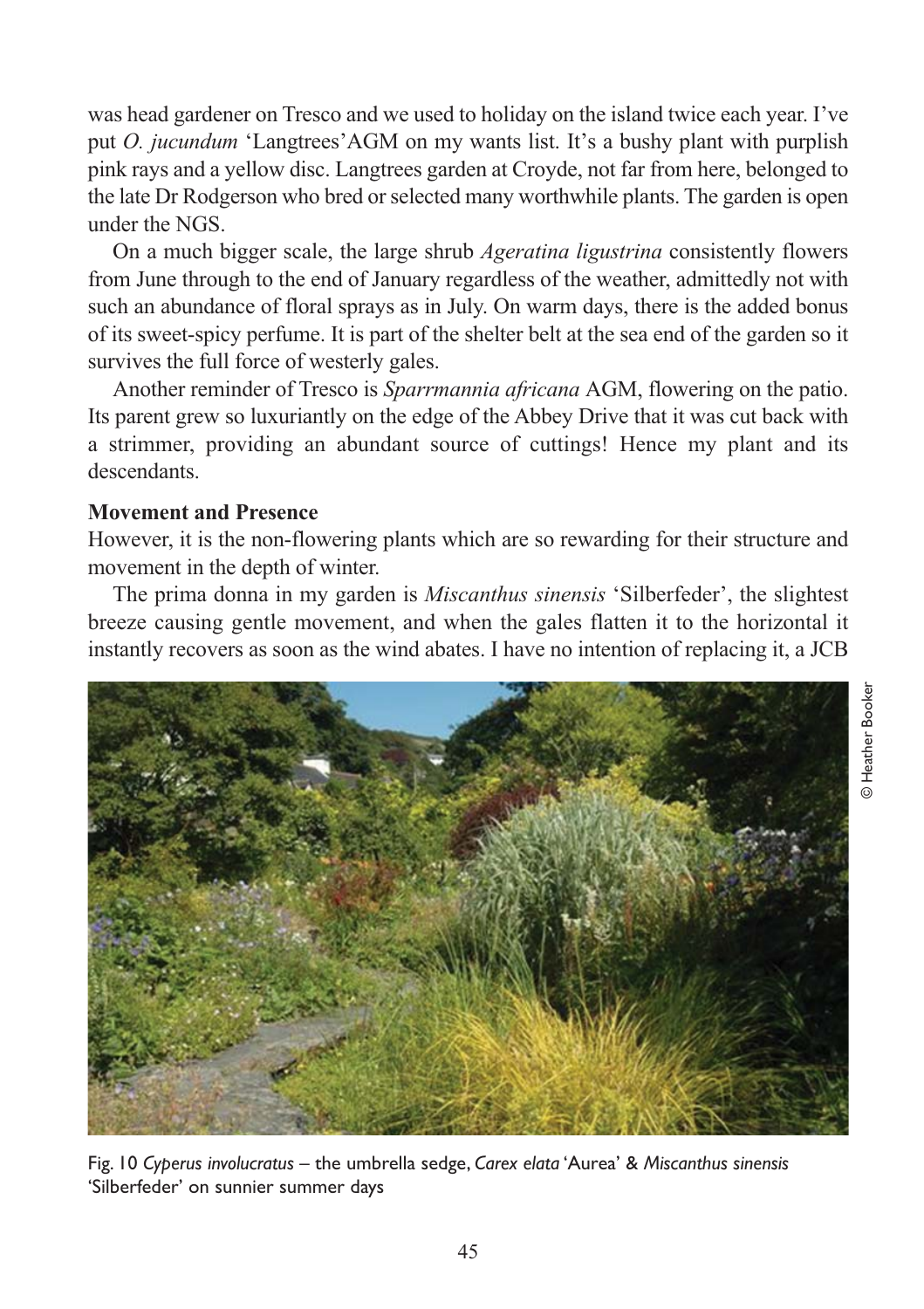would be needed; trying to dig up a chunk to give to admirers amongst garden visitors is almost impossible it is so tough. However, if I were planting a miscanthus now it would probably be *M. s.* 'Ferner Osten' AGM which has rich red-and-white-tipped plumes opening in August, maturing through pink tones to silver beige and whose foliage goes bright orange in the autumn. *M. s.* 'Kleine Silberspinne' sounds equally lovely for the smaller garden.

I wouldn't be without *Stipa gigantea* AGM but its plumes don't quite last to the end of December. For colour and presence, *Hackenochloa macra* 'Alboaurea' AGM pleases throughout the year, in sun or shade. *Pennisetum* x *advena* 'Rubrum' AGM has deep red foliage from May through the autumn, plus arching reddish plumes from September, but it needs to be taken into protective custody before the frosts. That I'm quite willing to do, so it's another plant I'm looking forward to acquiring.

*Carex elata* 'Aurea' AGM (fig. 10), Bowles' golden sedge, has grown happily for many years in the shallow end of the lawn pond – so called because years ago it was in the lawn before the grass was turned into turf which in due course became precious



Fig. 11 *Musa basjoo & Melianthus major* 

potting loam. Herbaceous treasures now surround the water. That great plantsman E A Bowles spotted a shoot of vivid gold on a normal green *Carex elata* and it has brightened up countless gardens, gleaming throughout the year. I also grow it in a shady border where it doesn't dry out very often.

The hardy banana, *Musa basjoo* AGM (fig. 11), gives architectural height; it's also a reminder of warm summer days spent watching the wasps pollinate its inconspicuous flowers which almost immediately turn into mini-bananas in recognisable bunches! They're a talking point for garden visitors, as is the rapidly expanding grove, kept just within tolerance by the fact that each plant is monocarpic and, having done its thing, dies and is felled with a small chain saw. The huge leaves of this largest of the herbaceous plants, although tattered by the storms, remain presentable until hard frosts.

Growing near it is *Melianthus major* AGM, which Graham Stuart Thomas describes as being 'probably the most beautiful foliage of any plant that can be grown out of doors in these islands'. Now there's a recommendation for you!